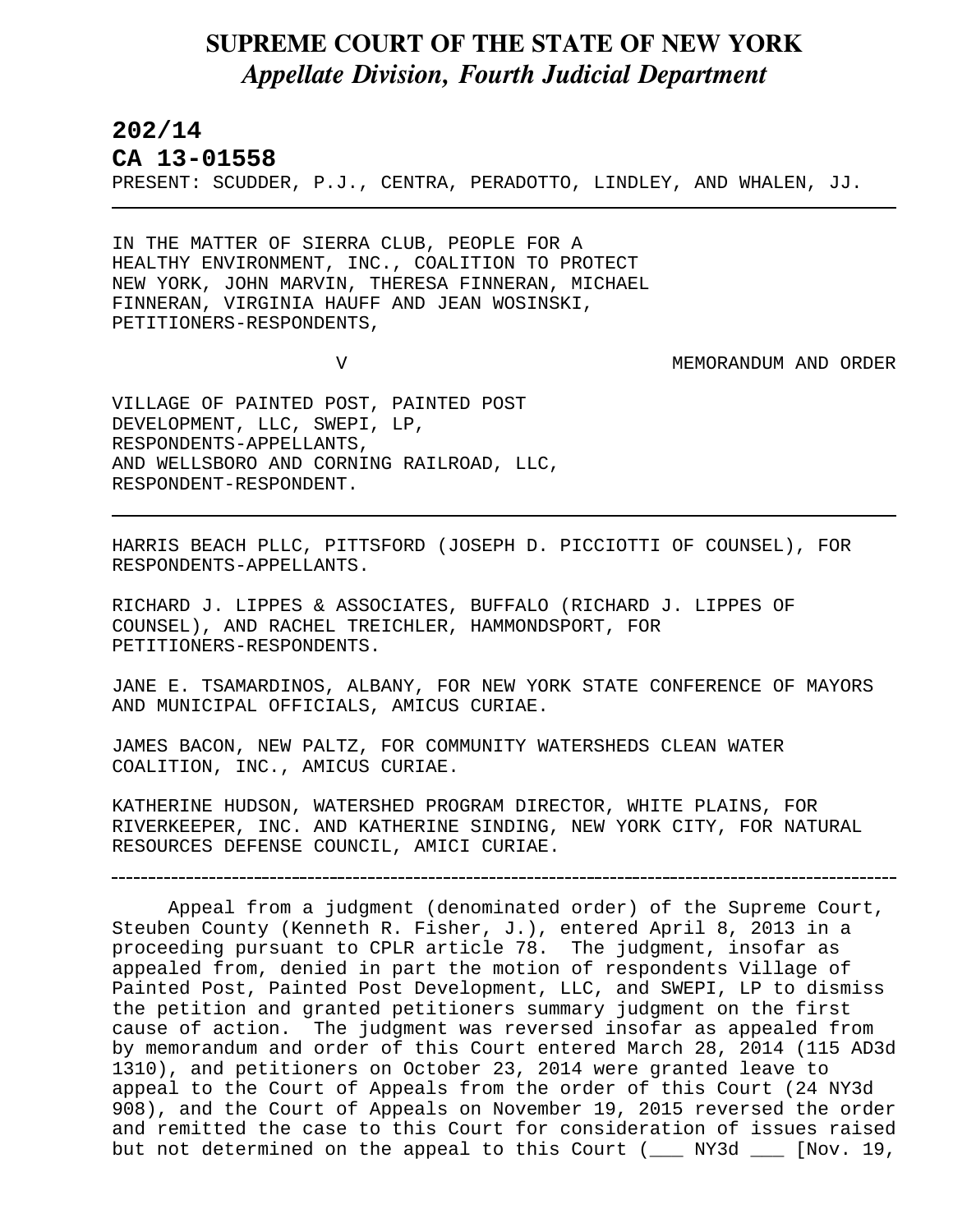2015]).

Now, upon remittitur from the Court of Appeals,

It is hereby ORDERED that, upon remittitur from the Court of Appeals, the judgment so appealed from is unanimously affirmed without costs.

Memorandum: Petitioners commenced this CPLR article 78 proceeding seeking, inter alia, to annul certain determinations of respondent Village of Painted Post (Village), which permitted respondent Painted Post Development, LLC (PPD) to lease land to respondent Wellsboro and Corning Railroad, LLC (WCOR) for the construction and operation of a transloading facility (Lease Agreement) and permitted the Village to sell approximately one million gallons per day (gpd) of water from its water supply to respondent SWEPI, LP (SWEPI) (Water Agreement). The water was to be loaded onto trains at the transloading facility and transported to Pennsylvania via an existing rail line that traversed the entire Village.

Respondents filed motions in which they sought, inter alia, dismissal of the petition pursuant to CPLR 3211 and 3212. Petitioners opposed those motions but did not file a cross motion. Supreme Court granted respondents' motions in part, but denied respondents' motions insofar as they sought dismissal of the first cause of action, which alleged that the Village had failed to comply with the strict procedural requirements of New York State Environmental Quality Review Act ([SEQRA] ECL 8-0101 *et seq.*; 6 NYCRR 617.1 *et seq.*). Instead, the court searched the record, awarded petitioners summary judgment on that cause of action and issued an injunction enjoining any further water withdrawals from the Village's water supply pursuant to the Water Agreement.Respondents-appellants (hereafter, respondents) appealed.

When this matter was first before this Court, we determined that none of the petitioners had established standing to commence the proceeding, i.e., an " 'injury that [was] in some way different from that of the public at large' " (*Matter of Sierra Club v Village of Painted Post*, 115 AD3d 1310, 1312, quoting *Society of Plastics Indus. v County of Suffolk*, 77 NY2d 761, 774). We thus reversed the judgment insofar as it awarded summary judgment to petitioners on the first cause of action (*id.* at 1310). The Court of Appeals, finding that this appeal provided it with "the opportunity to elucidate and further address the 'special injury' requirement of standing," reversed the order of this Court and remitted the matter for consideration of issues raised but not determined on the appeal to this Court (*Matter of Sierra Club v Village of Painted Post*, \_\_\_ NY3d \_\_\_, \_\_\_ [Nov. 19, 2015], quoting *Society of Plastics Indus.*, 77 NY2d at 778). We now address those issues.

We reject respondents' contention that the first cause of action should have been dismissed on the grounds of laches or mootness. "Dismissal based upon laches is appropriate where the following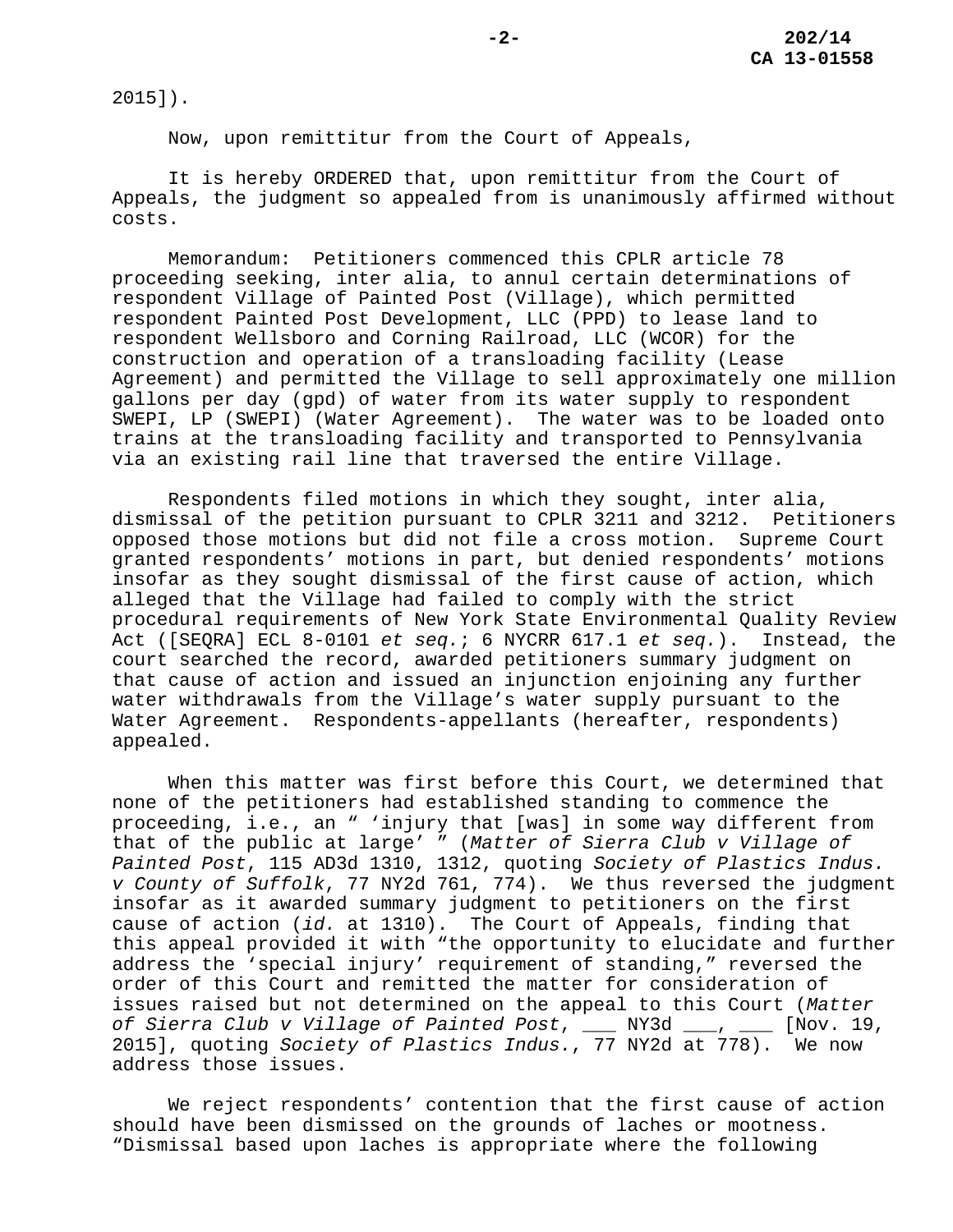circumstances are present: (1) conduct by an offending party giving rise to the situation complained of, (2) delay by the complainant in asserting his or her claim for relief despite the opportunity to do so, (3) lack of knowledge or notice on the part of the offending party that the complainant would assert his or her claim for relief, and (4) injury or prejudice to the offending party in the event that relief is accorded the complainant" (*Matter of Miner v Town of Duanesburg Planning Bd.*, 98 AD3d 812, 813-814, *lv denied* 20 NY3d 853 [internal quotation marks omitted]). Although there may be triable issues of fact on the element of delay, we conclude that there is no evidence in the record that respondents would suffer any injury or prejudice in the event relief is accorded to petitioners.

On February 23, 2012, the Village Board (Board) issued resolutions authorizing the Lease Agreement and Water Agreement. Among other things, the Lease Agreement authorized WCOR, as the Lessor, to construct the transloading facility, at no expense to the Lessee, i.e., PPD. By the time petitioners commenced this proceeding on June 25, 2012, construction on the transloading facility was substantially completed. Petitioners, however, are not challenging the construction of the transloading facility but, rather, they are challenging the underlying project for which the facility was constructed (*cf. id.* at 814; *Matter of Paden v Planning Bd. of Town of Mamakating*, 270 AD2d 626, 626; *Matter of Caprari v Town of Colesville*, 199 AD2d 705, 706). Thus, the relief requested by petitioners has not been rendered moot, i.e., "impossible to grant or wholly untenable" (*Matter of E.W. Tompkins Co., Inc. v Board of Trustees of Clifton Park-Halfmoon Pub. Lib.*, 27 AD3d 1046, 1047-1048, *lv denied* 7 NY3d 704). Moreover, respondents failed to raise a triable issue of fact concerning whether they would suffer any injury or prejudice inasmuch as the nonappealing respondent, WCOR, was responsible for the construction of the transloading facility.

On the merits, we agree with petitioners that the Village's determination that the Water Agreement was a Type II action and not subject to SEQRA review was arbitrary and capricious. First, we reject respondents' contention that the withdrawal and sale of surplus water from a municipal water supply is not an "action" for SEQRA purposes (*see* 6 NYCRR 617.2 [b] [1]). Second, we conclude that the Water Agreement constitutes either a Type I or an Unlisted action.

Type I actions include any "project or action that would use ground or surface water in excess of [two million gpd]" (6 NYCRR 617.4 [b] [6] [ii]). Type II actions, i.e., those that are not subject to SEQRA review (*see* 6 NYCRR 617.5 [a]), include the "purchase or sale of furnishings, equipment or supplies, including surplus government property, other than the following: land, radioactive material, pesticides, herbicides, or other hazardous materials" (6 NYCRR 617.5 [c] [25]). Unlisted actions are defined as all actions not previously identified as either a Type I or Type II action (*see* 6 NYCRR 617.2 [ak]).

It is undisputed that the purchase or sale of one million gpd of water is not specifically defined as a Type I or Type II action (*see* 6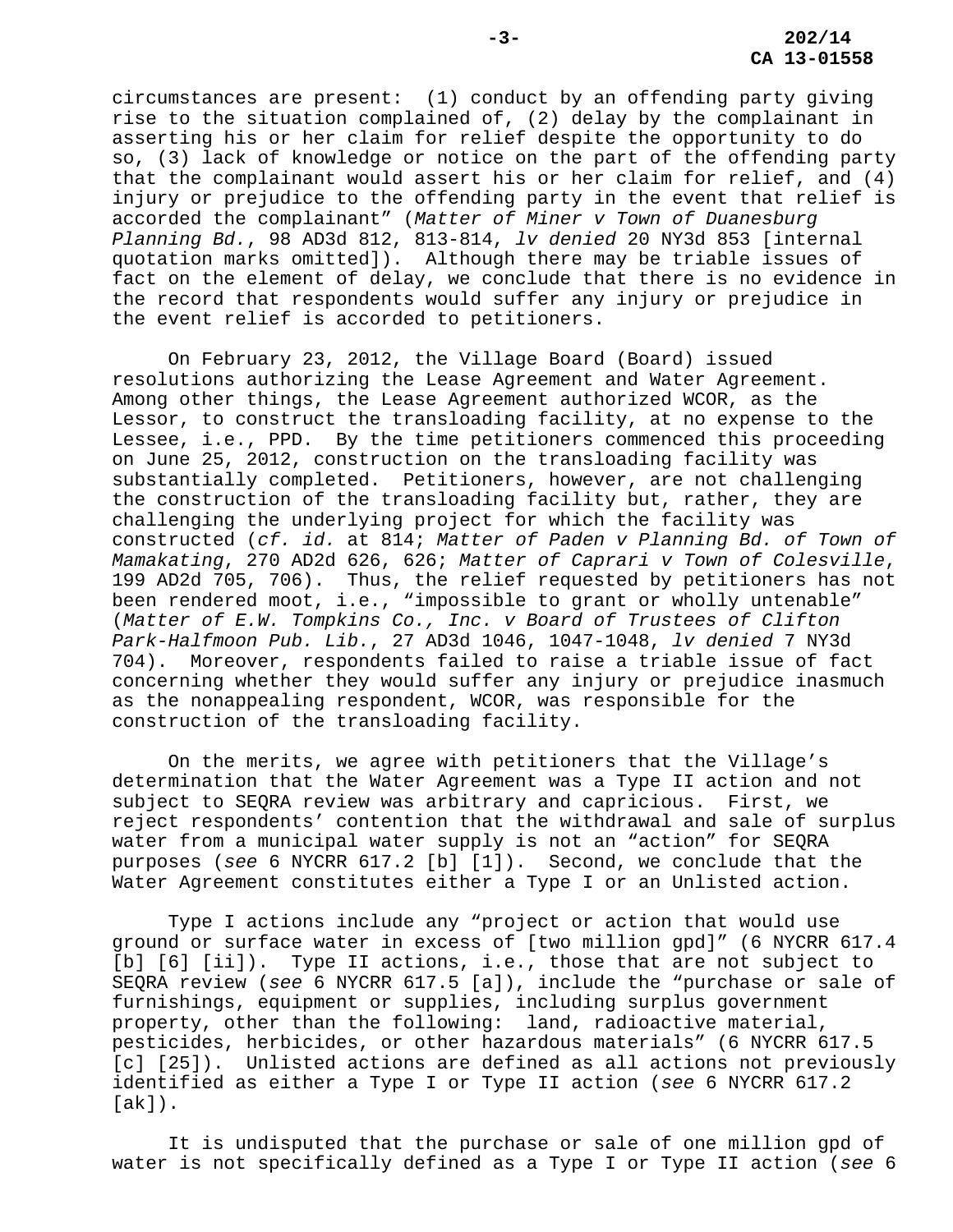NYCRR 617.4, 617.5). Respondents thus contend that it is a Type II action because it involves the purchase and sale of surplus government "property" (6 NYCRR 617.5 [c] [25]). We reject that contention inasmuch as water constitutes a natural resource, not property (*see* ECL 8-0105 [6]; *see also* ECL 15-0505 [3]; *cf.* 6 NYCRR 617.5 [b] [25]).

Although the Water Agreement does not call for the use of "ground or surface water in excess of [two million gpd]" (6 NYCRR 617.4 [b] [6] [ii]) and thus is not a Type I action under that subsection, Type I actions also include "any Unlisted action[] that exceeds 25 percent of any threshold in this section, occurring wholly or partially within or substantially contiguous to any publicly owned or operated parkland, recreation area or designated open space" (6 NYCRR 617.4 [b] [10]). Where, as here, the Department of Environmental Conservation (DEC) has set a threshold clarifying that the use of a certain amount of a natural resource, e.g., land or water, constitutes a Type I action, it is reasonable to assume that the DEC has "implicitly determined that an annexation of less than [that threshold] is an '[U]nlisted action' " (*Matter of City Council of City of Watervliet v Town Bd. of Town of Colonie*, 3 NY3d 508, 517-518). We thus conclude therefrom that the Water Agreement is implicitly an Unlisted action. Inasmuch as there is also evidence in the record that the transloading facility may be substantially contiguous to a publicly owned park and the Water Agreement calls for the use of surface water in the amount of one million gpd, i.e., 50% of the threshold in section 617.4 (b) (6) (ii), the Water Agreement could also be deemed a Type I action under 6 NYCRR 617.4 (b) (10).

Consequently, SEQRA review was required for the Water Agreement. Although the Village conducted a SEQRA review of the Lease Agreement, segmentation, i.e., the division of environmental review for different sections or stages of a project (*see* 6 NYCRR 617.2 [ag]), is generally disfavored (*see Matter of Forman v Trustees of State Univ. of N.Y.*, 303 AD2d 1019, 1019). We thus conclude that the court properly determined, on the merits of the first cause of action, that all of respondent Village's resolutions should be annulled and that a consolidated SEQRA review of both agreements was required.

Respondents further contend that the Susquehanna River Basin Compact ([Compact] ECL 21-1301) and its regulations (21 NYCRR part 1806) preempt the Village from undertaking a SEQRA review and that the proceeding should be dismissed for failing to join the Susquehanna River Basin Commission (Commission) as a necessary party. Even assuming, arguendo, that we may address those contentions where, as here, there is no evidence in the record that respondents raised those contentions at any time before this appeal, we conclude that the contentions lack merit. The Compact does not preempt SEQRA review because nothing in SEQRA "conflicts with the Compact" (*Tarrant Regional Water Dist. v Herrmann*, \_\_\_ US \_\_\_, \_\_\_, 133 S Ct 2120, 2130 n 8). Moreover, the Commission recognized that its approval of the withdrawal of water from the Corning aquifer did not preempt state or local agency approval when it wrote that its approvals were "subject to any approval or authorization required by the Commission's (host) member state to utilize" the water. For the same reasons, we conclude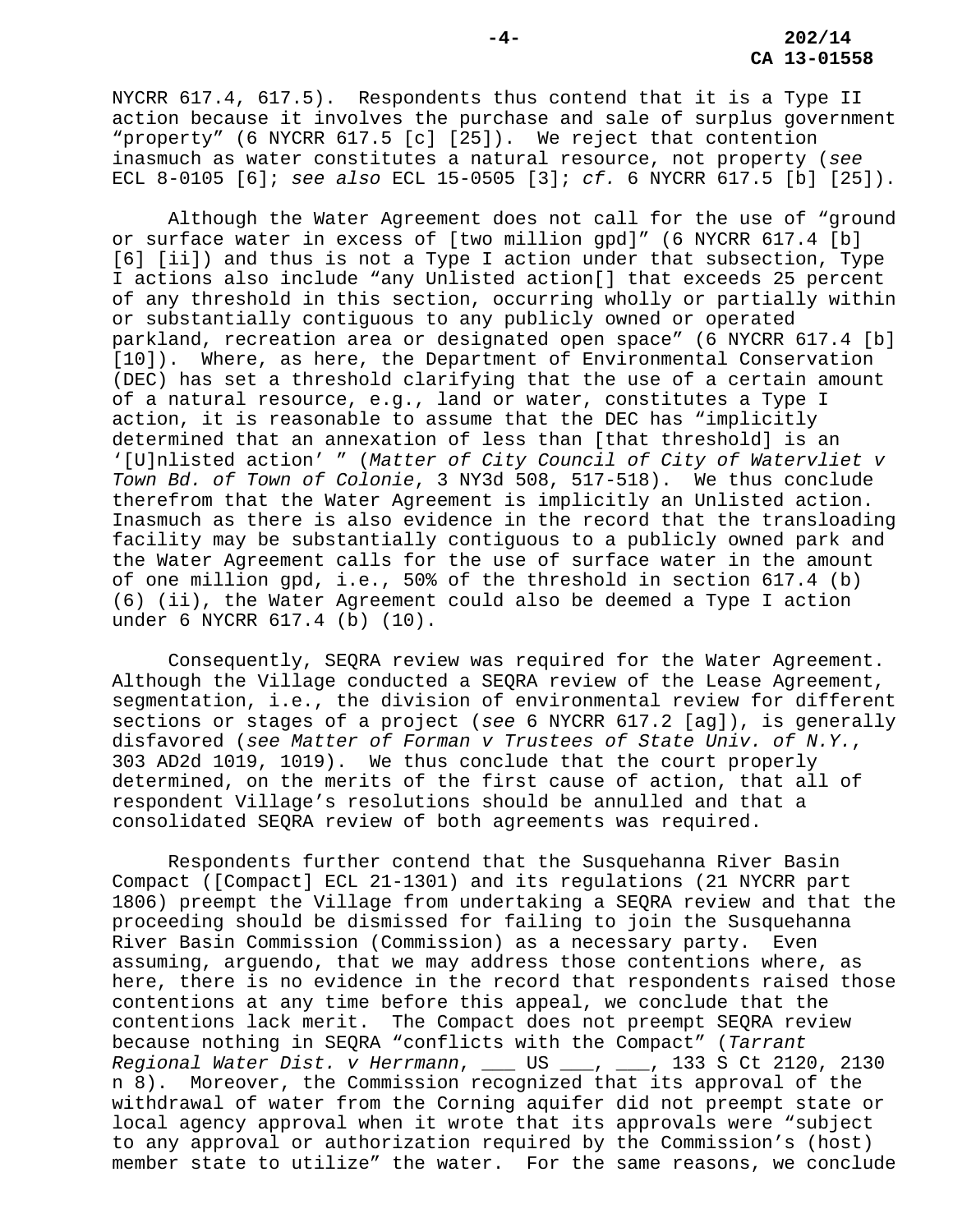that the Commission is not a necessary party to the instant